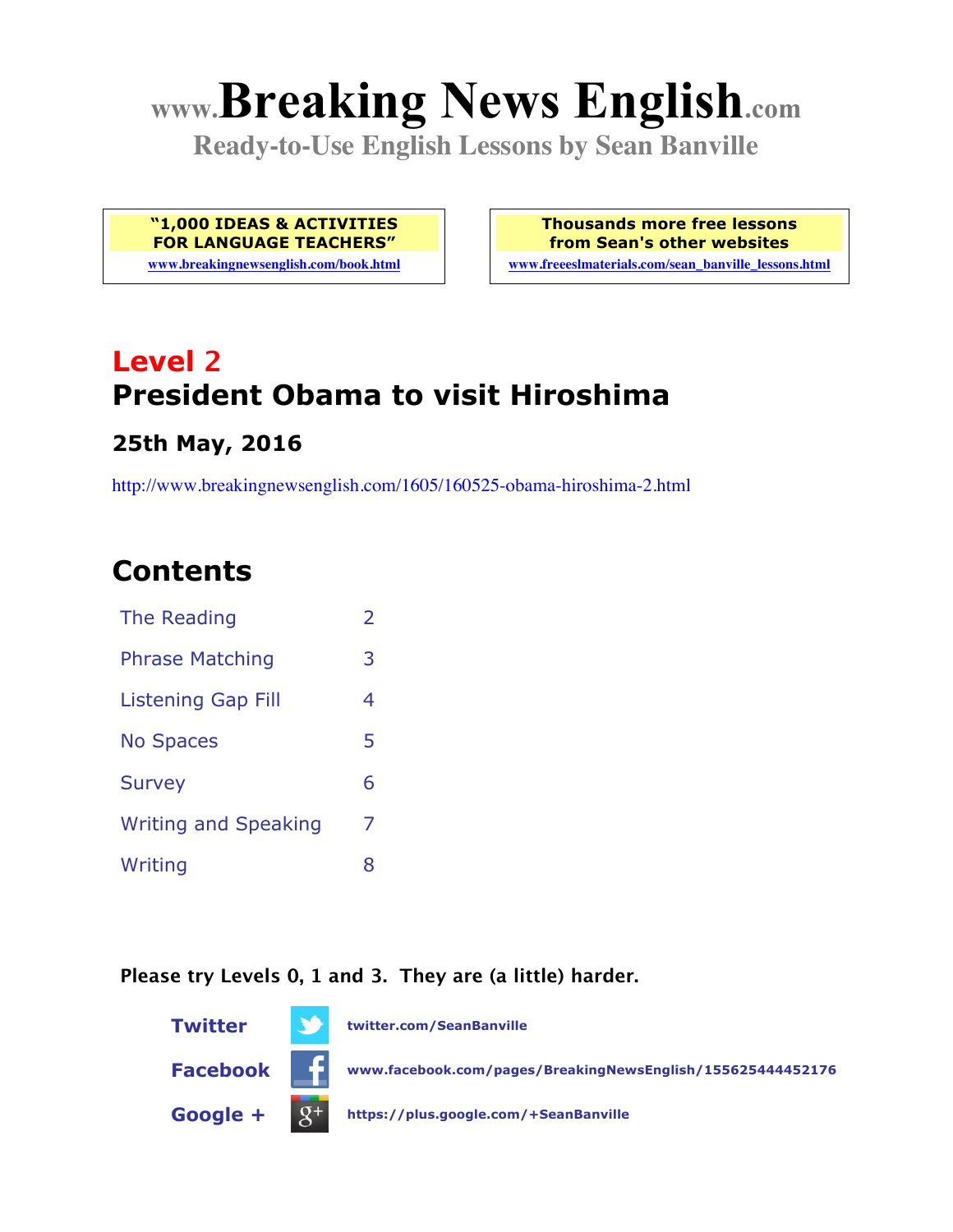# **THE READING**

From http://www.breakingnewsenglish.com/1605/160525-obama-hiroshima-2.html

President Barack Obama will become the first U.S. president to visit Japan's city of Hiroshima. It is a huge event for the USA and Japan. Hiroshima is the first city to suffer from atomic weapons. The bomb that U.S. forces dropped on the city in 1945 killed around 140,000 in that year. Some historians say it helped end World War II. Others say it should never have happened. President Obama said his visit is to focus on the future. Mr Obama will not apologise for the bombing. An advisor said Obama, "will offer a forward-looking vision" that focuses on the shared future of the USA and Japan.

Barack Obama has wanted to visit Hiroshima for many years. People in Japan and the USA are now talking about the bombs that killed so many people. Mr Obama said his visit would be a time to think about the horror of war, and to remember the loss of life. He hopes his time in Hiroshima will remind people that war causes unnecessary death and that nuclear weapons should never be used. He said he wants people to know that innocent people caught in war suffer a lot. He added: "And that's not just the thing of the past. That is happening today in many parts of the world."

Sources: http://www.**newsday.com**/opinion/obama-s-hiroshima-trip-just-more-of-the-same-1.11823516 http://www.**japantimes.co.jp**/news/2016/05/23/national/politics-diplomacy/71-years-debatebombs-shows-no-sign-resolution/#.V0LZUNeFic1 http://www.**asahi.com**/ajw/articles/AJ201605230021.html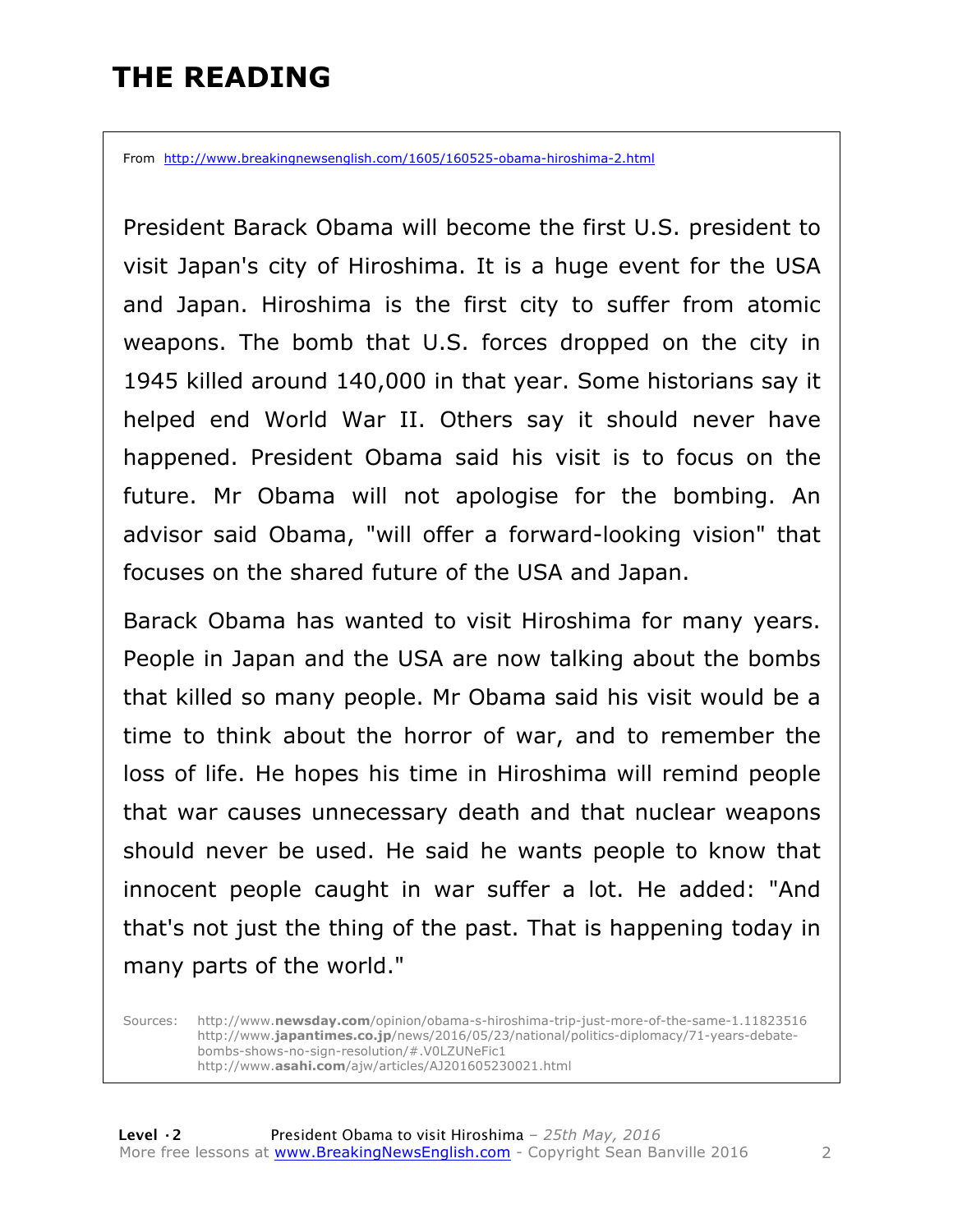# **PHRASE MATCHING**

From http://www.breakingnewsenglish.com/1605/160525-obama-hiroshima-2.html

#### **PARAGRAPH ONE:**

| 1. It is a huge             |    | a. the   |
|-----------------------------|----|----------|
| 2. atomic                   |    | b. end   |
| 3. historians say it helped |    | c. loo   |
| 4. it should never          |    | d. we    |
| 5. focus on                 |    | e. the   |
| 6. apologise                |    | $f.$ eve |
| 7. a forward-               | g. | ha       |
| 8. the shared future of     | h. | for      |

#### **PARAGRAPH TWO:**

| 1. the bombs that                |    | a. people             |
|----------------------------------|----|-----------------------|
| 2. the loss                      | b. | weapons               |
| 3. remind people that war causes |    | c. the past           |
| 4. nuclear                       |    | d. of life            |
| 5. He said he wants people to    |    | e. of the world       |
| 6. innocent                      | f. | killed so many people |
| 7. not just the thing of         | g. | know                  |
|                                  |    |                       |

8. in many parts

- the future
- d World War II
- king vision
- apons
- e USA and Japan
- ent
- ve happened
- the bombing

h. unnecessary death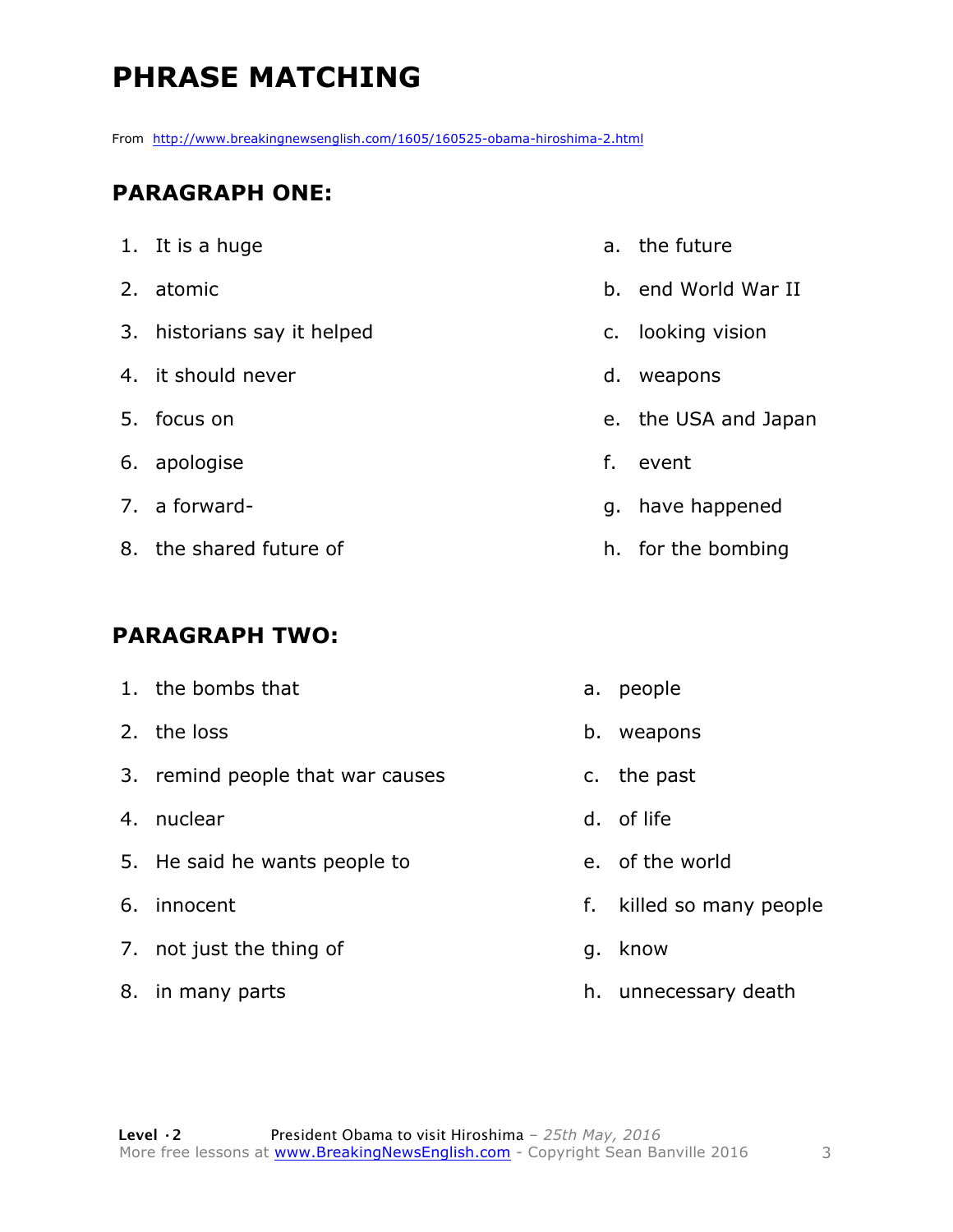# **LISTEN AND FILL IN THE GAPS**

From http://www.breakingnewsenglish.com/1605/160525-obama-hiroshima-2.html

President Barack Obama will (1) Designation of the U.S. president to visit Japan's city of Hiroshima. It (2) **Example 2 had the USA and Japan. Hiroshima is the** first city (3) \_\_\_\_\_\_\_\_\_\_\_\_\_\_\_\_\_\_\_\_\_\_\_ atomic weapons. The bomb that U.S. forces dropped on the city in 1945 killed around 140,000 in that year. Some (4) \_\_\_\_\_\_\_\_\_\_\_\_\_\_\_\_\_\_ helped end World War II. Others say it should never have happened. President Obama said his visit (5) \_\_\_\_\_\_\_\_\_\_\_\_\_\_\_\_\_\_\_ the future. Mr Obama will not apologise for the bombing. An advisor said Obama, "will offer a forward-looking vision" that focuses on (6) of the USA and Japan.

Barack Obama (7) \_\_\_\_\_\_\_\_\_\_\_\_\_\_\_\_\_\_\_\_\_\_\_\_\_\_ visit Hiroshima for many years. People in Japan and the USA are now talking about the bombs that killed (8) \_\_\_\_\_\_\_\_\_\_\_\_\_\_\_\_\_\_\_. Mr Obama said his visit would be a time to think (9) \_\_\_\_\_\_\_\_\_\_\_\_\_\_\_\_\_\_\_ of war, and to remember the loss of life. He hopes his time in Hiroshima will remind people (10) contains the method of the unnecessary death and that nuclear weapons should never be used. He said he wants people to know that (11) \_\_\_\_\_\_\_\_\_\_\_\_\_\_\_\_\_\_\_\_\_\_\_\_\_\_ caught in war suffer a lot. He added: "And that's not just the thing of the past. That is happening today (12) \_\_\_\_\_\_\_\_\_\_\_\_\_\_\_\_\_\_\_\_\_\_\_\_\_\_\_ of the world."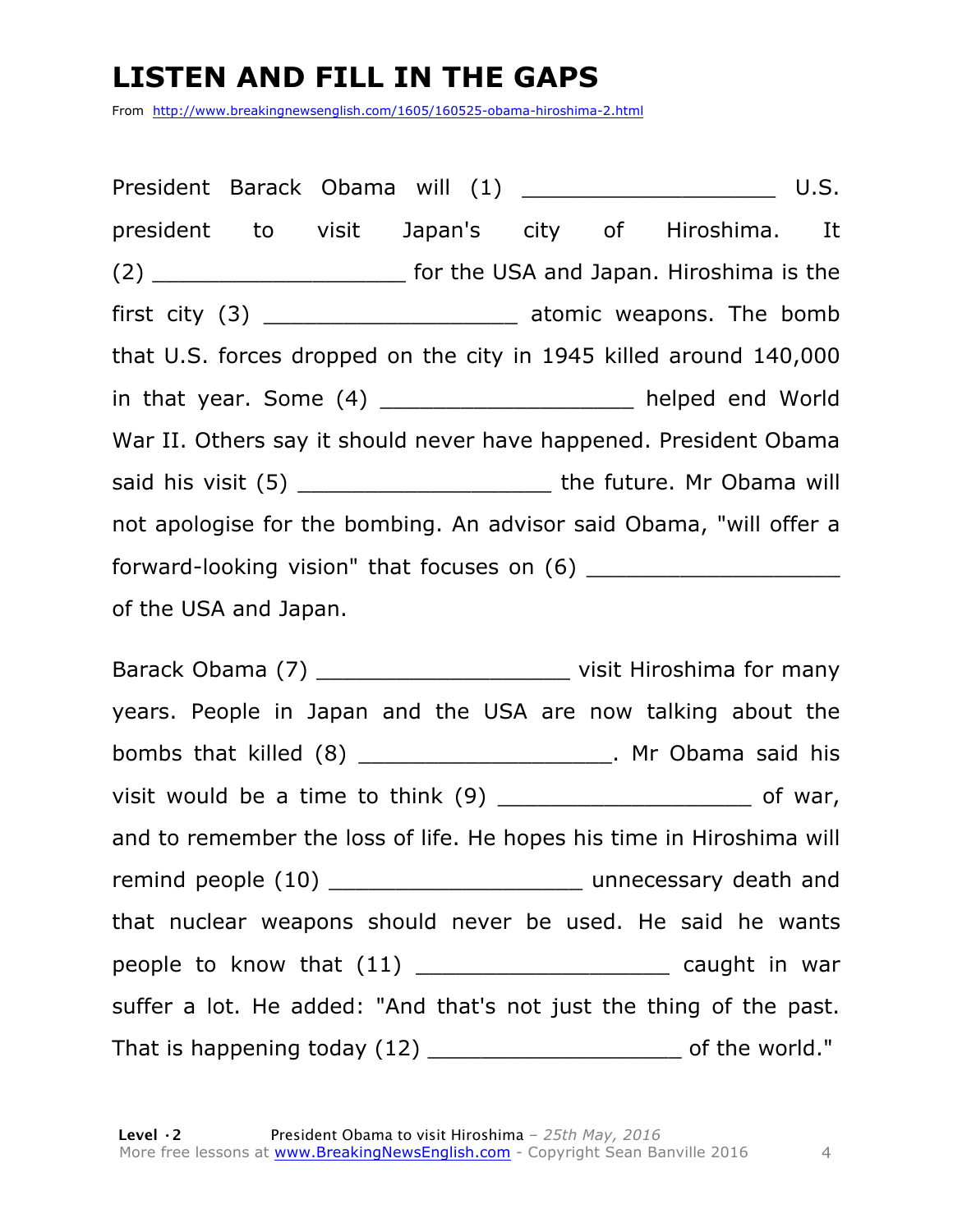# **PUT A SLASH ( / )WHERE THE SPACES ARE**

From http://www.breakingnewsenglish.com/1605/160525-obama-hiroshima-2.html

PresidentBarackObamawillbecomethefirstU.S.presidenttovisitJapa n'scityofHiroshima.ItisahugeeventfortheUSAandJapan.Hiroshimais thefirstcitytosufferfromatomicweapons.ThebombthatU.S.forcesdro ppedonthecityin1945killedaround140,000inthatyear.Somehistoria nssayithelpedendWorldWarII.Otherssayitshouldneverhavehappen ed.PresidentObamasaidhisvisitistofocusonthefuture.MrObamawilln otapologiseforthebombing.AnadvisorsaidObama,"willofferaforward -lookingvision"thatfocusesonthesharedfutureoftheUSAandJapa n.BarackObamahaswantedtovisitHiroshimaformanyyears.Peoplein JapanandtheUSAarenowtalkingaboutthebombsthatkilledsomanype ople.MrObamasaidhisvisitwouldbeatimetothinkaboutthehorrorofwa r,andtorememberthelossoflife.HehopeshistimeinHiroshimawillremi ndpeoplethatwarcausesunnecessarydeathandthatnuclearweapons shouldneverbeused.Hesaidhewantspeopletoknowthatinnocentpeop lecaughtinwarsufferalot.Headded:"Andthat'snotjustthethingofthep ast.Thatishappeningtodayinmanypartsoftheworld."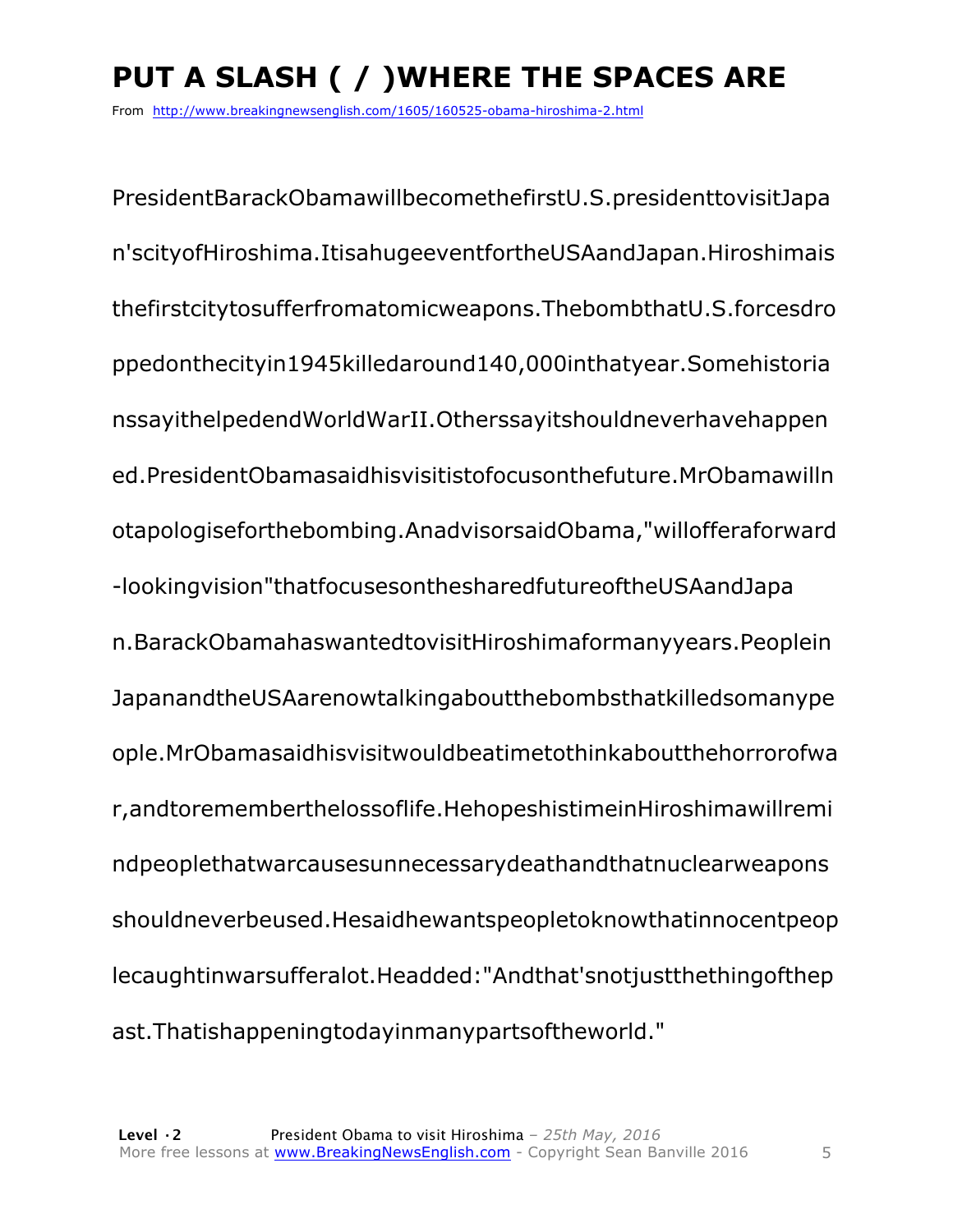# **HIROSHIMA SURVEY**

From http://www.breakingnewsenglish.com/1605/160525-obama-hiroshima-4.html

Write five GOOD questions about Hiroshima in the table. Do this in pairs. Each student must write the questions on his / her own paper.

When you have finished, interview other students. Write down their answers.

|      | STUDENT 1 | STUDENT 2 | STUDENT 3 |
|------|-----------|-----------|-----------|
| Q.1. |           |           |           |
| Q.2. |           |           |           |
| Q.3. |           |           |           |
| Q.4. |           |           |           |
| Q.5. |           |           |           |

- Now return to your original partner and share and talk about what you found out. Change partners often.
- Make mini-presentations to other groups on your findings.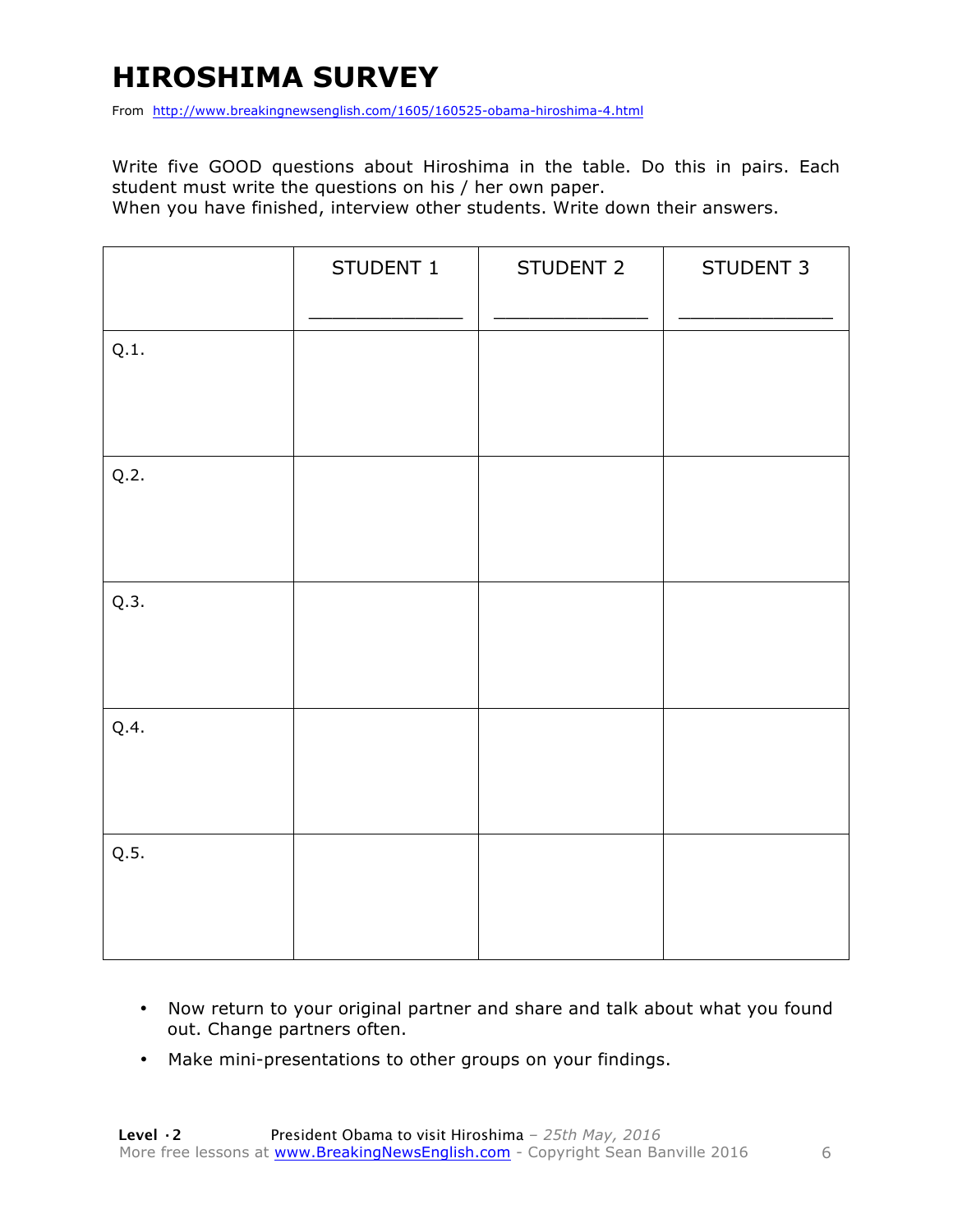### **WRITE QUESTIONS & ASK YOUR PARTNER(S)**

Student A: Do not show these to your speaking partner(s).

*President Obama to visit Hiroshima – 25th May, 2016* More free lessons at www.BreakingNewsEnglish.com

# **WRITE QUESTIONS & ASK YOUR PARTNER(S)**

-----------------------------------------------------------------------------

Student B: Do not show these to your speaking partner(s).

| a) |  |  |
|----|--|--|
| b) |  |  |
| c) |  |  |
| d) |  |  |
| e) |  |  |
| f) |  |  |
|    |  |  |